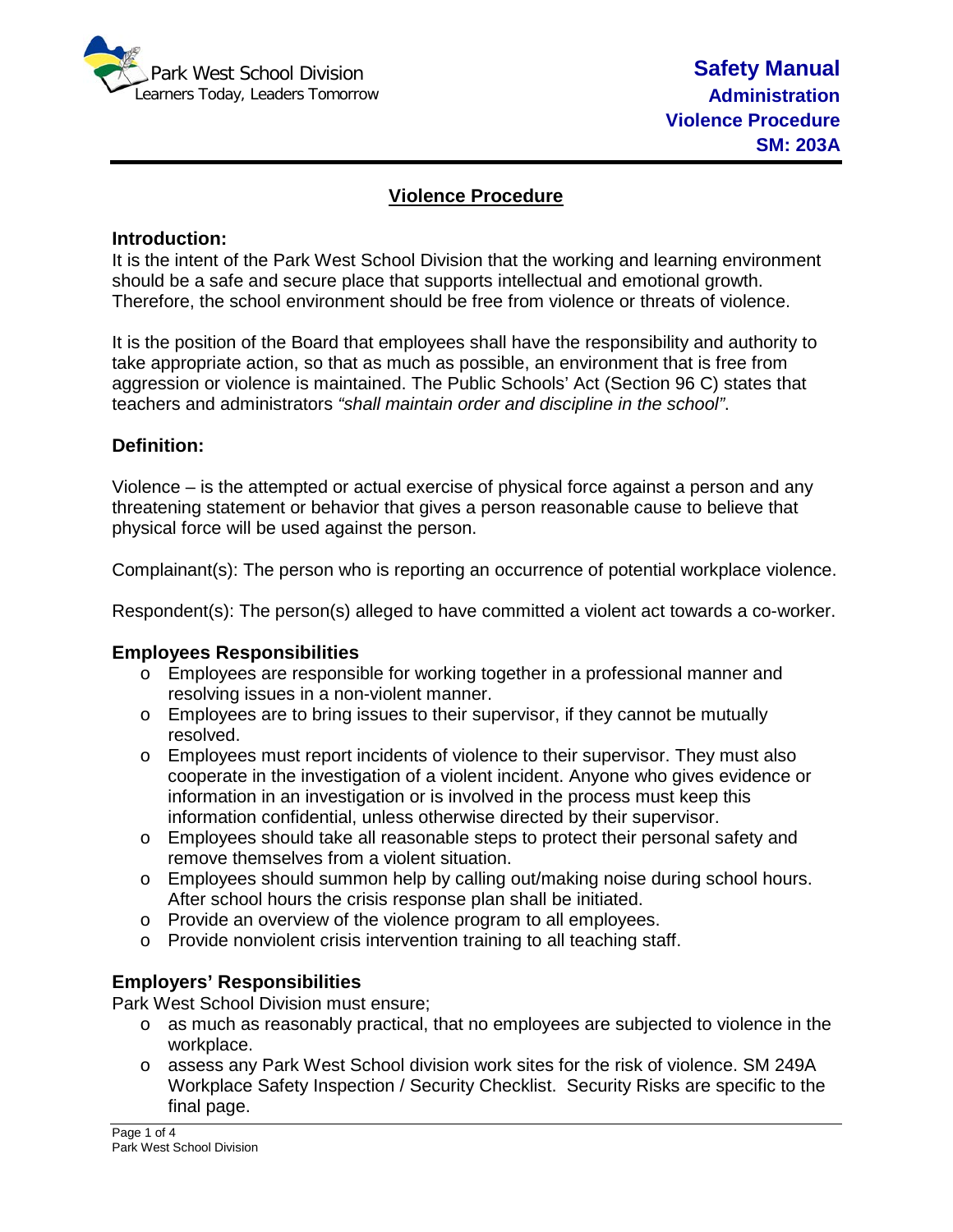

- $\circ$  supervisors will ensure employees are aware of the potential risk of violence in their workplace. This potentially personal information will be the minimum amount necessary to accomplish the task of identifying potential risk of violence.
- o all employees aware of violence in their workplace must bring it to the attention of their direct supervisor so that the issue can be addressed immediately.
- o supervisors will take corrective action with anyone under their direction who subjects an employee to violence.
- o all employees are required to receive training regarding the violence program and sign the Check list acknowledgement form SM - 238A.
- o all employees comply with the violence program. Any employees who do not comply with the violence program may be subject to disciplinary action.
- o treat all claims seriously,
- o investigate any claims in a timely fashion.
- o keep the investigations confidential. Information that is necessary to protect employees during the investigation will be shared with those affected employees.
- o Provide an annual report to the school/department Workplace Safety and Health Committee or Representative that compiles;
	- **•** records of incidents of violence at the workplace, if any;
	- results of any investigation into an incident of violence at the workplace, including a copy of any recommendations for control measures or for changes to the violence prevention program and a copy of any report.
	- description of control measures put in place following investigation into an incident.

# **Notification of Workers at Risk**

When an actual incident of violence has occurred or there is a known potential risk of violence, the Park West School Division will take the following steps to ensure the safety of all employees:

- 1. The supervisor will advise the employees who are at risk. They will discuss and document control measures to minimize the risk.
- 2. The Division shall provide any information in the division's possession, including personal information, related to the risk of violence from persons who have a history of violent behavior and whom employees are likely to encounter.

# **How to Report Serious Incidents of Violence**

- o Report all incidents or threats, and attempted or actual violence, to your immediate supervisor.
- o The employee and the supervisor will assess the risk associated with the situation and complete the Violence Investigation Form SM:206A when applicable. The form must be completed for all incidents, whether they are actual violence or a threatening situation where there is a reasonable expectation that it may become violent.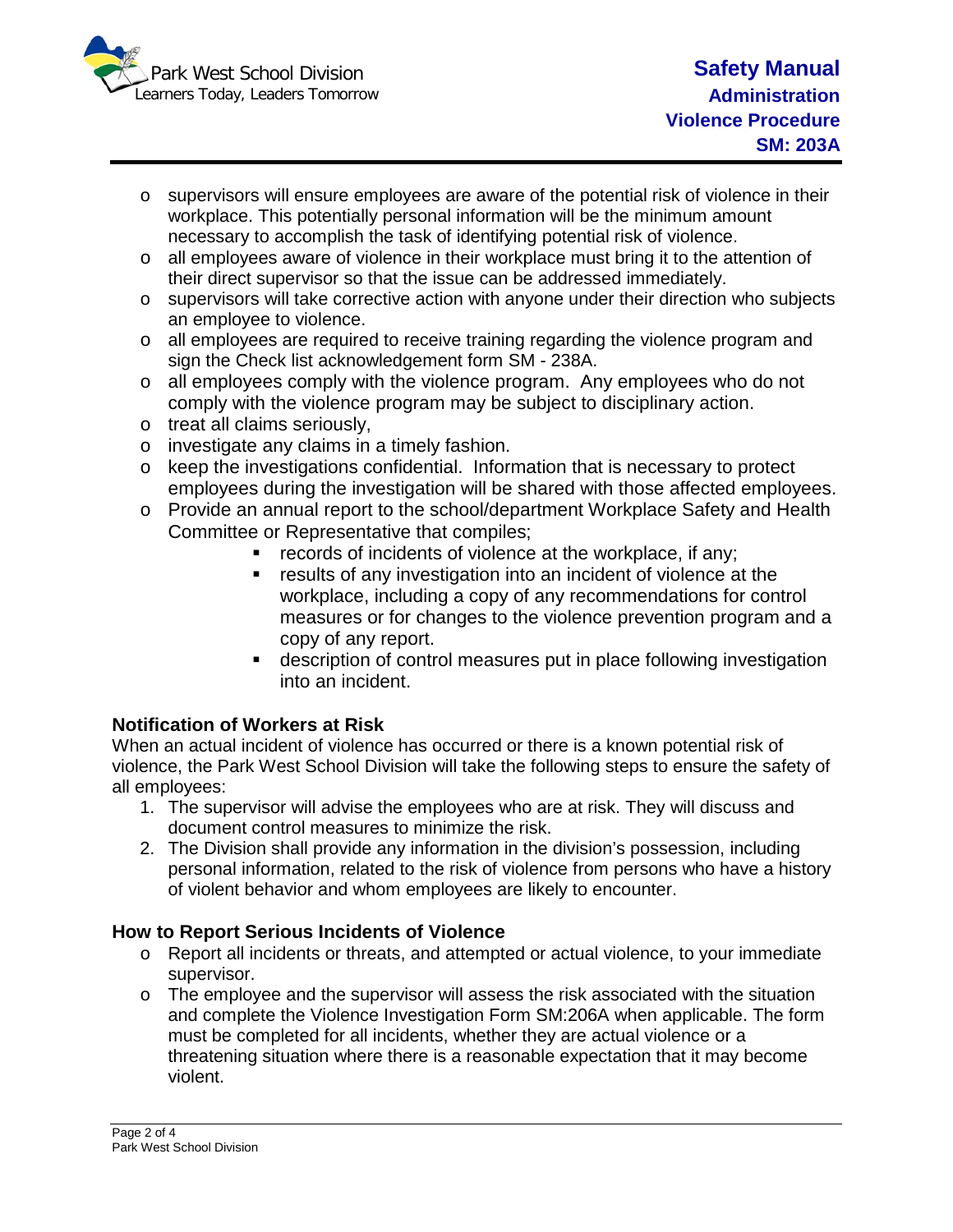

 $\circ$  The supervisor will report all incidents of violence (including situations where there is a reasonable expectation that the threat may become violent), to the CEO / Superintendent or designate as soon as possible.

## **Recommendation to Get Help**

- o Employees who have been the victim of violence will be encouraged and given the opportunity to seek medical aid.
- $\circ$  If the violence occurs after normal business hours, the School or Department Crisis Response Plan shall be initiated.
- o Teaching employees can obtain crisis counseling through the EAP program
- o If a non-teaching employee obtains medical help or misses work, both the employer and worker must file a report of injury with the Workers Compensation Board.

All acts of violence shall be investigated as per the Incident Reporting and Accident Investigation Procedure.

## **Process of Violence Investigation regarding Staff against Staff violence:**

- o The CEO/Superintendent shall appoint an investigator.
- o The Investigator shall inform the Complainant and the Respondent of the Division's commitment to ensuring a working environment free of violence and that the Division takes the complaint seriously.
- o The Investigator shall obtain either an official complaint from the Complainant or may rely on the Incident Report to initiate the investigation.
- o The Investigator shall take steps to ensure, as much as reasonably practicable, that the complainant and respondent have minimal contact during the investigation process.
- $\circ$  The Investigator shall interview all potential witnesses to the violent act including the Respondent.
- $\circ$  The Investigator shall inform the Respondent that the Division will not permit any retaliation against the complainant and that if there are attempts to do so, there will be disciplinary action taken.

## **Complainant's have the right to:**

- o File a complaint of violence to their immediate supervisor, and to obtain a review of their complaint without fear of embarrassment or reprisals if the complaint is made in good faith;
- o Be accompanied by a person of their choice (including respective union representation) during interviews related to their complaint;
- $\circ$  Obtain information about the review of their complaint, subject to the Freedom of Information and Protection of Privacy Act (FIPPA);
- o Subject to the provisions of FIPPA, be informed of the corrective action, including disciplinary measures implemented as a result of a founded complaint;